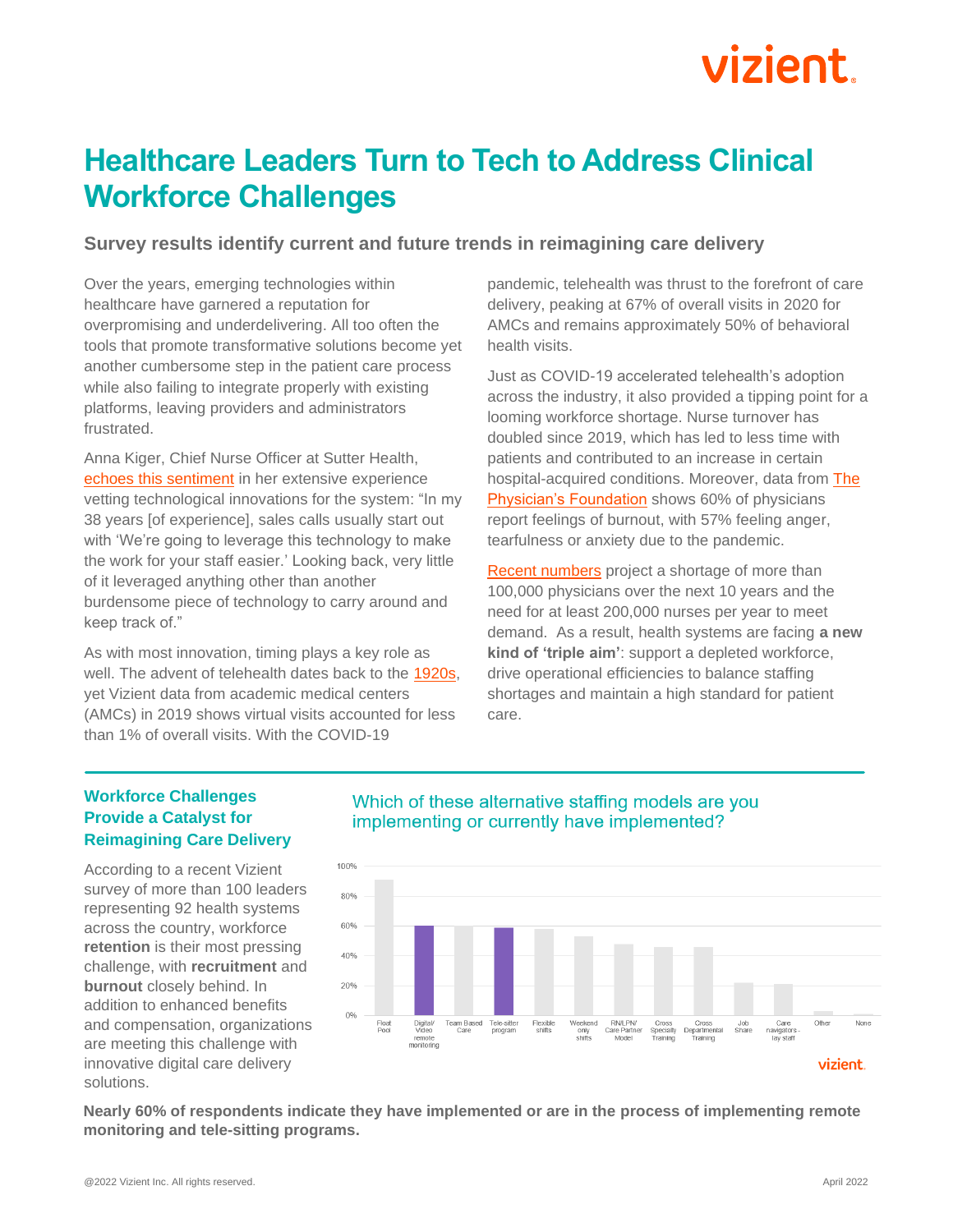## **Remote Monitoring in the Form of Virtual Nursing**

During a recent Vizient Member Network session, members shared their expertise around implementing remote monitoring programs in the form of **virtual inpatient nursing**. This entails registered nurses (RN) leveraging video and voice technology to help manage a patient load. With electronic medical records (EMRs), telemetry and other remote monitoring systems, the virtual nurse provides an added layer of staffing support and quality management and is a critical member of the care team. The virtual nurse provides **24-hour virtual assistance to the bedside RN** and manages responsibilities from answering call lights to IV site monitoring to calling other members of the care team. Sites that implemented this model explained that it allowed for monitoring and early detection of deterioration so that patients were able to receive appropriate care in a timely manner.

# Virtual nurses can...

- Monitor AI alerts
- **Monitor sepsis alerts**
- Monitoring for early deterioration  $\bullet$
- **Perform documentation**  $\bullet$
- Collaborate with bedside staff
- Focus on education



Virtual nurses are able to support the following functions, among others:

- **Monitor AI alerts**
- Monitor sepsis alerts
- Monitoring for early deterioration
- Perform documentation
- Collaborate with bedside staff
- Focus on education

#### **Roles and Responsibilities of the Virtual and Bedside RN**

| <b>Virtual RN</b>                                                       | <b>Shared Responsibility</b>                                                                  | <b>Bedside RN</b>                                    |
|-------------------------------------------------------------------------|-----------------------------------------------------------------------------------------------|------------------------------------------------------|
| Medication reconciliation                                               | Educate and round on patients                                                                 | Direct patient care, conduct physical<br>assessments |
| Admission of new patients                                               | Documentation                                                                                 | Bedside handoffs                                     |
| Review trends and alerts                                                | Collaborate with interprofessional team                                                       | Hourly rounds                                        |
| Proactive rounding                                                      | Dual sign off on skin checks,<br>medication, blood administration and<br>PCA pump (not waste) | Manage discharge process                             |
| Documentation (code, rapid response,<br>admission, discharge, transfer) | Provide mentorship for new RNs                                                                | Document end-of-shift note                           |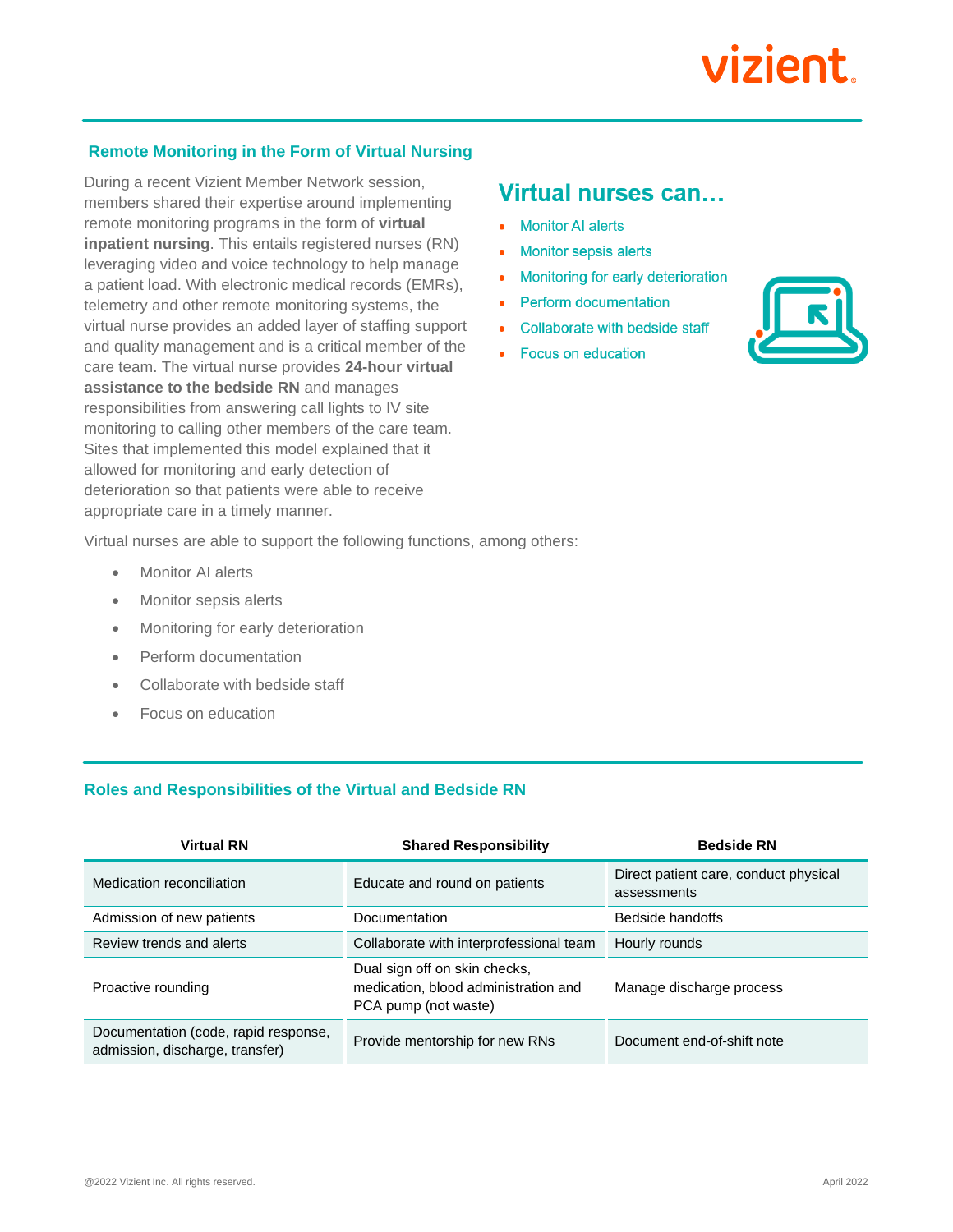# vizient

#### **Virtual Nurse Program in Action**

Ochsner Health launched a hospital-based virtual inpatient nursing model at its Kenner location almost five years ago. Ochsner Health utilized internal resources to implement this model and ensured that the program would be a key member of the care team on the unit this is considered a **decentralized** model.

Saint Luke's Health System in Kansas City has implemented a virtual nursing model at one hospital utilizing a centralized, offsite virtual



**Watch: Ochsner-Kenner River Region's virtual nurse program serves the needs of both its patients and its workforce.**

center. While improved outcomes cannot be solely attributed to remote monitoring, staff and patients can glean a variety of benefits.

#### **Workforce Benefits**

- Higher engagement due to increased collaboration among team members
- Lower burnout rates as transactional time is traded for relational time with the patient
- Ability to operate at top of license at the bedside
- Additional training opportunities for new nurses

#### **Patient Care Benefits**

- Safety (Modified Early Warning System [MEWS] and AI alerts, proactive rounding, timeout documentation)
- Higher standardized quality
- Lower mortality due to early intervention for patient deterioration
- Higher patient satisfaction due to more individualized care and attention

"The power in this model is merely limited by the boundaries we place on it. Opportunity exists to support our hospital caregivers differently. Additionally, nursing is only one arena from which patients, teams and organizations can benefit from virtual care delivery."

@2022 Vizient Inc. All rights reserved. April 2022

**Nicole Gruebling, DNP, RN, NEA-BC, Vice President, Vizient Member Networks**